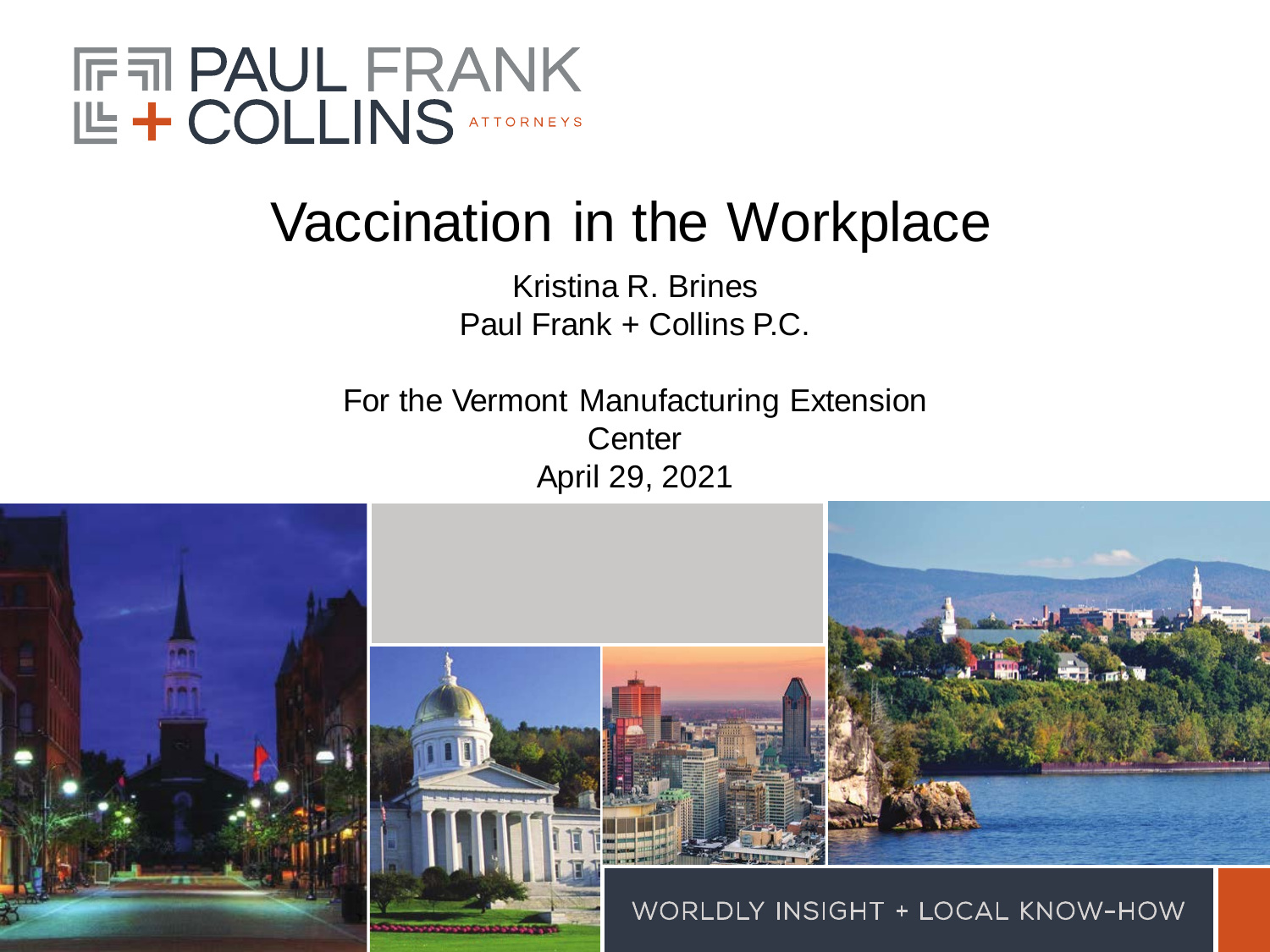

# What should we consider if we are going to mandate the vaccine?

- Vaccine availability?
- Legitimate interest?
- All or some employees?
- Unionized workforce? (may be mandatory subject of bargaining)
- Written policy
	- Include process for requesting an exemption for a disability, sincerely held religious belief and/or pregnancy-related condition. Consider alternate procedures to mitigate risk when an employee is granted an exemption
- Employee communications, reactions
- Be prepared to enforce policy consistently
- Consult with employment counsel before instituting a mandatory vaccination policy, disciplining an employee for non-compliance, or denying an exemption/accommodation request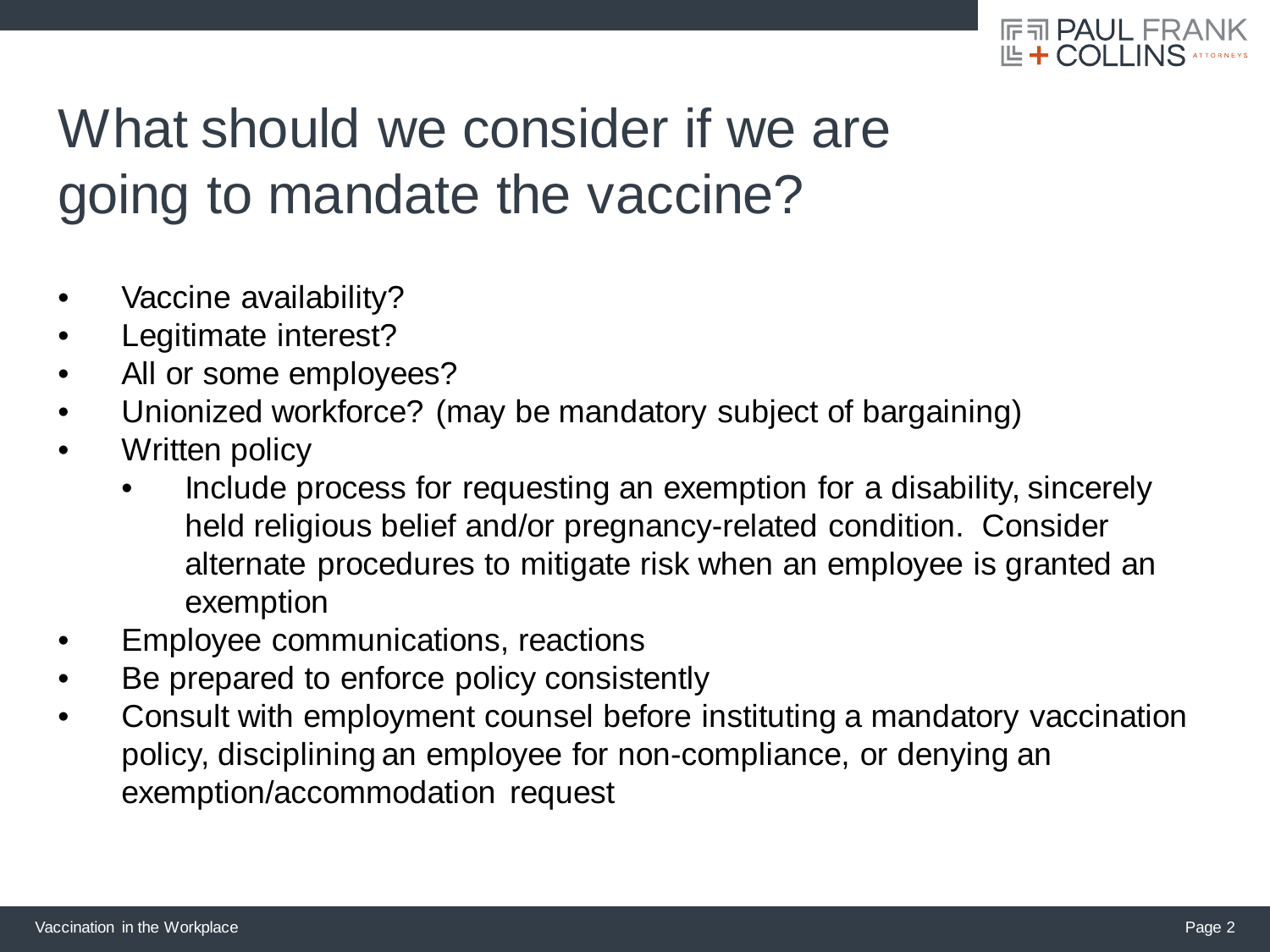

#### Incentivizing employees to get vaccine

- Can provide "de minimis" benefits in order to incentivize employees to get vaccinated, per EEOC proposed rule.
	- Risk of providing more than de minimis benefit is that (1) it runs afoul of ADA wellness program requirements by "coercing" a wellness benefit; and (2) it could be perceived as discriminating against employees who cannot be vaccinated for medical or religious reasons.
	- Consider providing those who cannot be vaccinated the same benefit through other means (e.g. compliance with safety measures, covering for others getting vaccine)
- De minimis: lunch, modest gift card, small amount of PTO
- More than de minimis: Bonus compensation, significant additional PTO
- Disincentives to those who are unvaccinated
	- Continued testing for unvaccinated employees
	- Activity limits on unvaccinated employees (e.g., on travel/vacation time and company event attendance)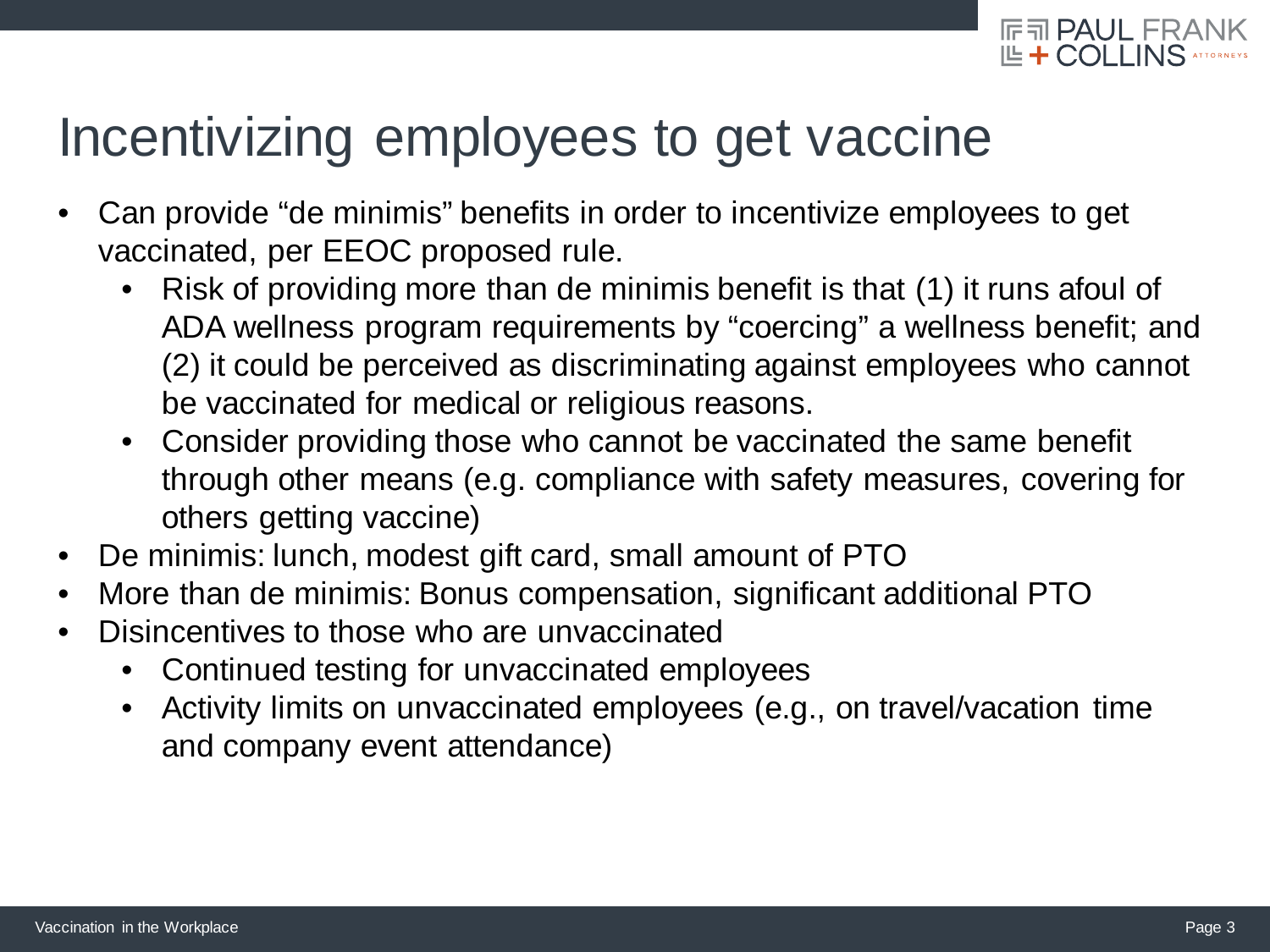

## Asking for proof of vaccine

**From EEOC guidance:**

- **K.3. Is asking or requiring an employee to show proof of receipt of a COVID-19 vaccination a disability-related inquiry?** *(12/16/20)*
- No. There are many reasons that may explain why an employee has not been vaccinated, which may or may not be disability-related. Simply requesting proof of receipt of a COVID-19 vaccination is not likely to elicit information about a disability and, therefore, is not a disability-related inquiry. However, subsequent employer questions, such as asking why an individual did not receive a vaccination, may elicit information about a disability and would be subject to the pertinent ADA standard that they be "job-related and consistent with business necessity." If an employer requires employees to provide proof that they have received a COVID-19 vaccination from a pharmacy or their own health care provider, the employer may want to warn the employee not to provide any medical information as part of the proof in order to avoid implicating the ADA.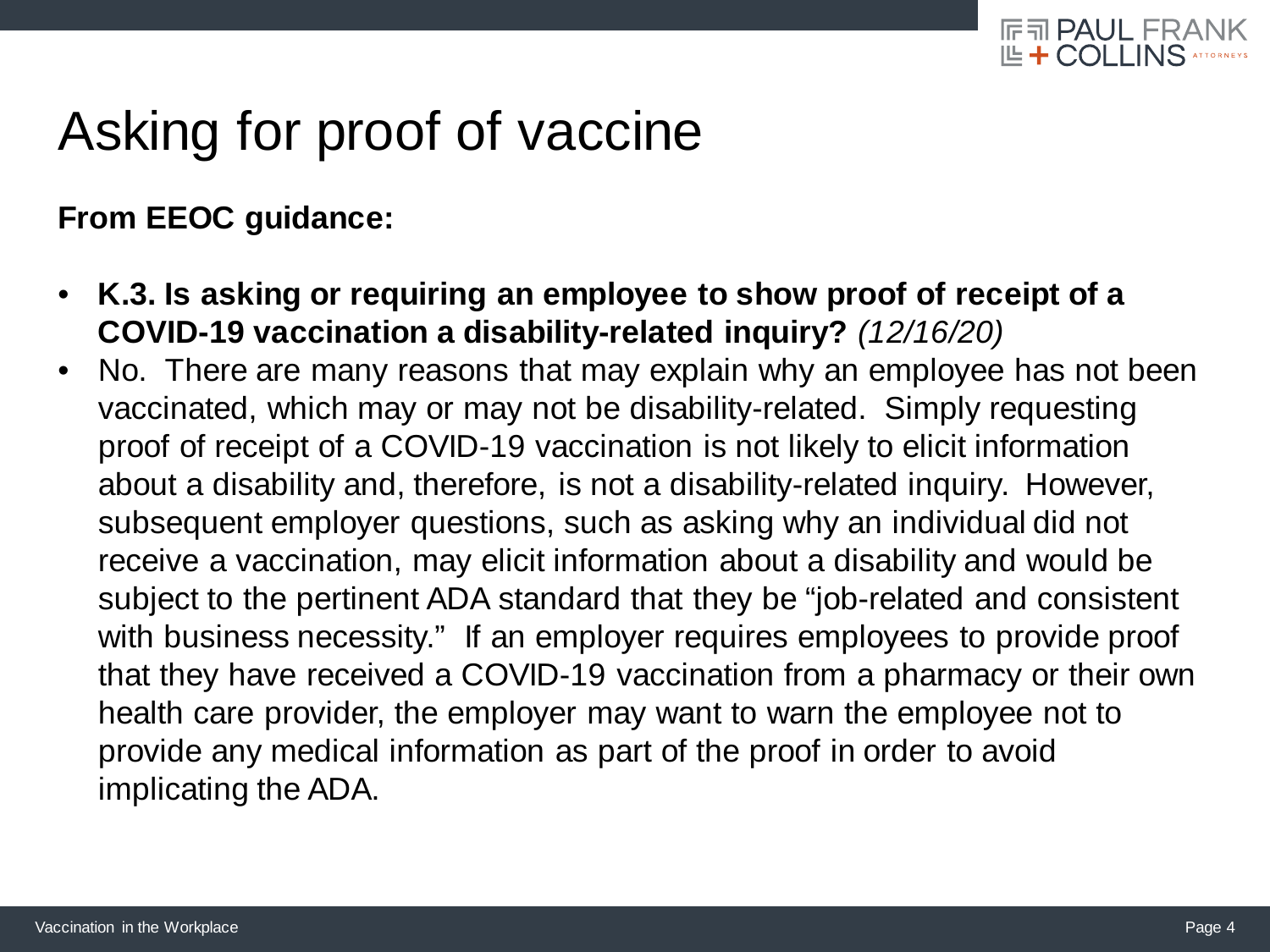

# Realigning functions based on safety of exposure to public

- If some employees are not vaccinated, you can realign functions based on safety concerns
- Examples:
	- Only vaccinated employees may interact with customers/clients/members of the public
	- Only vaccinated employees are assigned to areas where multiple people are working
- Analysis of direct threat when thinking about accommodations will be factspecific
- Careful about confidentiality
	- Don't specifically disclose vaccine status
	- Don't disclose reasonable accommodations/disability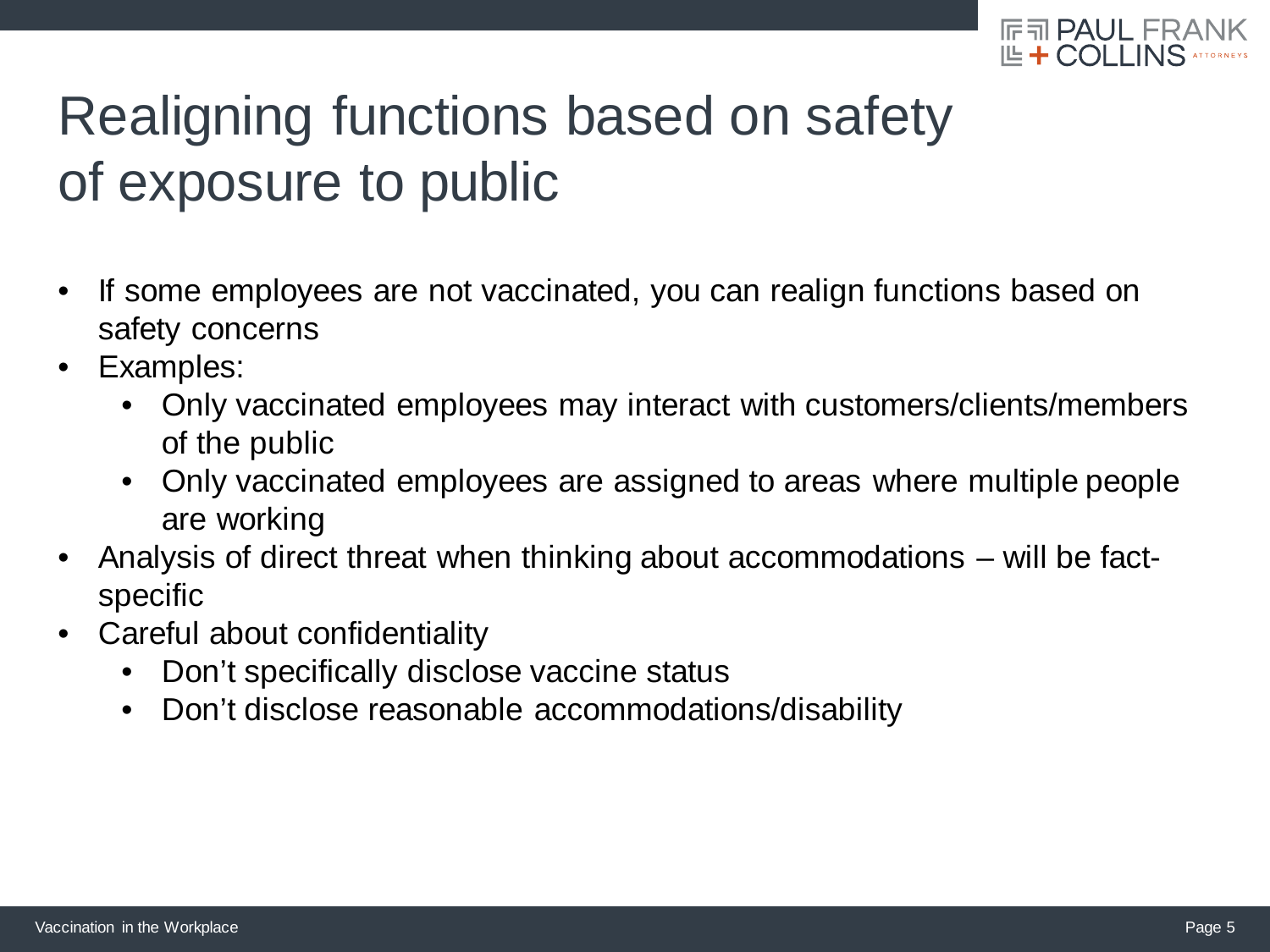

# FFCRA (ARPA) paid time for employees receiving and recovering from vaccine

- The American Rescue Plan Act extended the 2020 Families First Coronavirus Response Act through September 30, 2021 on a voluntary basis.
- The 2 weeks of EPSL refreshed as of April 1, 2021
- ARPA also added two reasons related to the vaccine for paid leave:
	- Time for an employee to get the vaccine
	- Time for an employee to recover from the vaccine
- An employer can receive an equal tax credit for all paid time under FFCRA/ARPA. IRS fact sheet with details is here: [https://www.irs.gov/newsroom/employer-tax-credits-for-employee-paid-leave](https://www.irs.gov/newsroom/employer-tax-credits-for-employee-paid-leave-due-to-covid-19)due-to-covid-19.